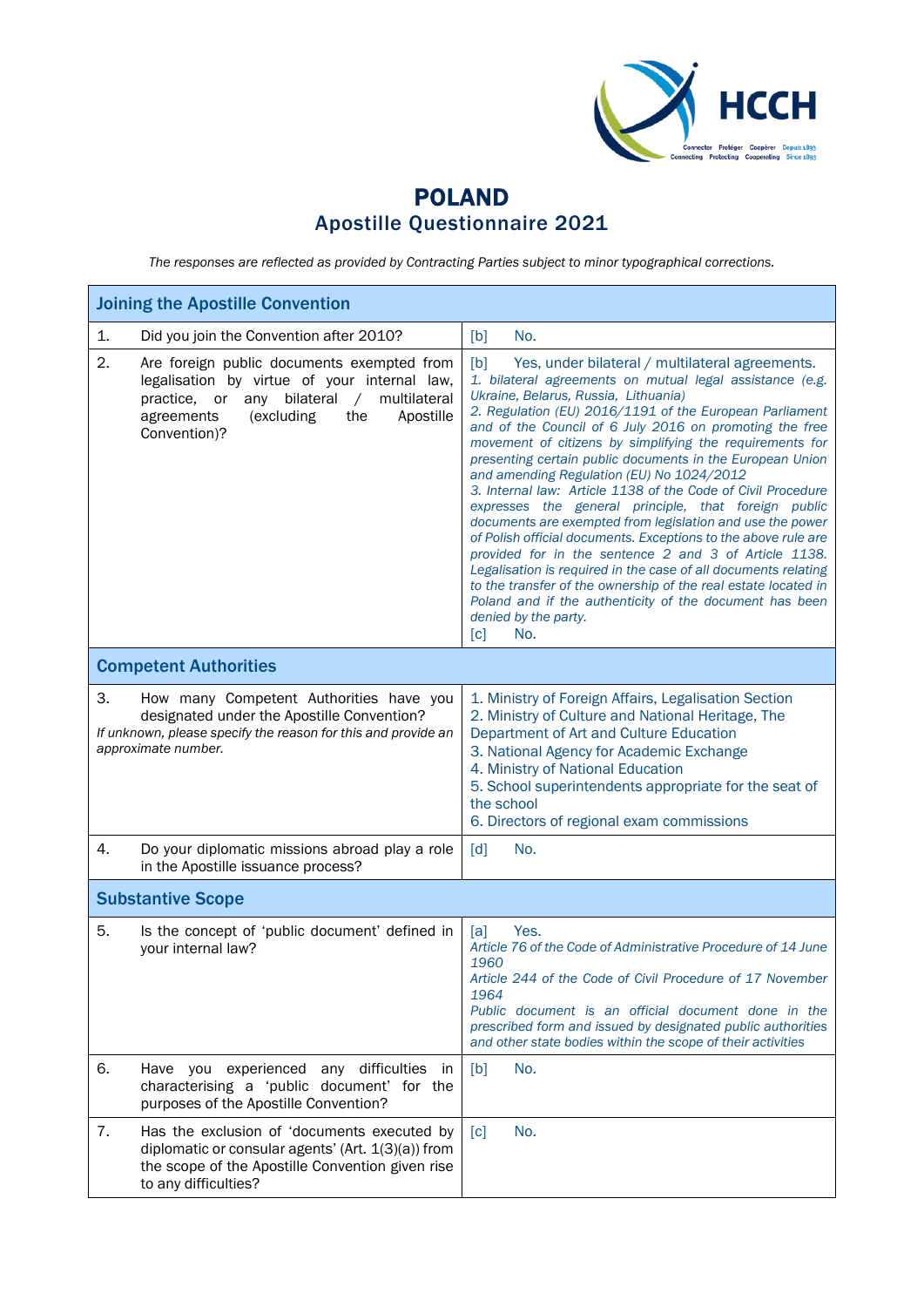| 8.  | Do you think this Art. 1(3)(a) exclusion is justified<br>in the context of the modern operation of the<br>Convention?                                                                                                       | Yes.<br>[a]                                                                        |                                                                                                             |              |                    |
|-----|-----------------------------------------------------------------------------------------------------------------------------------------------------------------------------------------------------------------------------|------------------------------------------------------------------------------------|-------------------------------------------------------------------------------------------------------------|--------------|--------------------|
| 9.  | Has the exclusion of 'administrative documents<br>dealing directly with commercial or customs<br>operations' (Art. $1(3)(b)$ ) from the scope of the<br>Apostille<br>Convention given<br>rise<br>to<br>any<br>difficulties? | No.<br>$\lceil c \rceil$                                                           |                                                                                                             |              |                    |
| 10. | Do you think this Art. 1(3)(b) exclusion is justified<br>in the context of the modern operation of the<br>Convention?                                                                                                       | Yes.<br>[a]                                                                        |                                                                                                             |              |                    |
| 11. | Do you issue (outgoing) or accept (incoming)                                                                                                                                                                                |                                                                                    |                                                                                                             | <b>Issue</b> | Accept             |
|     | Apostilles for any of the following categories of<br>document?                                                                                                                                                              |                                                                                    | Certificates of origin                                                                                      | X            | X                  |
|     |                                                                                                                                                                                                                             |                                                                                    | <b>Export licences</b>                                                                                      | X            | X                  |
|     |                                                                                                                                                                                                                             |                                                                                    | Import licences                                                                                             | X            | X                  |
|     |                                                                                                                                                                                                                             |                                                                                    | Health and safety certificates<br>issued by the relevant<br>government authorities or<br>agencies           | X            | X                  |
|     |                                                                                                                                                                                                                             |                                                                                    | Certificates of products<br>registration                                                                    | X            | X                  |
|     |                                                                                                                                                                                                                             |                                                                                    | Certificates of conformity                                                                                  | $\pmb{\chi}$ | $\mathsf{X}% _{0}$ |
|     |                                                                                                                                                                                                                             |                                                                                    | End user certificates<br>(i.e. documents certifying that the<br>buyer is the end user of acquired<br>goods) |              |                    |
|     |                                                                                                                                                                                                                             |                                                                                    | Commercial invoices                                                                                         |              | $\mathsf{X}% _{0}$ |
|     | <b>Apostille Process</b>                                                                                                                                                                                                    |                                                                                    |                                                                                                             |              |                    |
|     | <b>Certification of Public Documents</b>                                                                                                                                                                                    |                                                                                    |                                                                                                             |              |                    |
| 12. | Do any of your public documents require some<br>other intermediate certification before the<br>issuance of an Apostille?                                                                                                    | [a]<br>some categories of public documents.                                        | Yes, an intermediate certification is required for                                                          |              |                    |
|     | For Parties that answered yes to Q12.<br>12.1. What categories of public document require                                                                                                                                   | Category of public<br>Why certification is required<br>document                    |                                                                                                             |              |                    |
|     | intermediate certification and why?                                                                                                                                                                                         | Notarial acts                                                                      |                                                                                                             |              |                    |
|     |                                                                                                                                                                                                                             | Court<br>documents                                                                 |                                                                                                             |              |                    |
|     |                                                                                                                                                                                                                             | <b>Documents</b><br>relating to<br>qualifications in<br>medical<br>professions     |                                                                                                             |              |                    |
|     |                                                                                                                                                                                                                             | <b>Commercial</b><br>documents                                                     |                                                                                                             |              |                    |
|     |                                                                                                                                                                                                                             | Master's<br>diplomas and<br>craft<br>certificates;<br>doctoral and<br>postdoctoral |                                                                                                             |              |                    |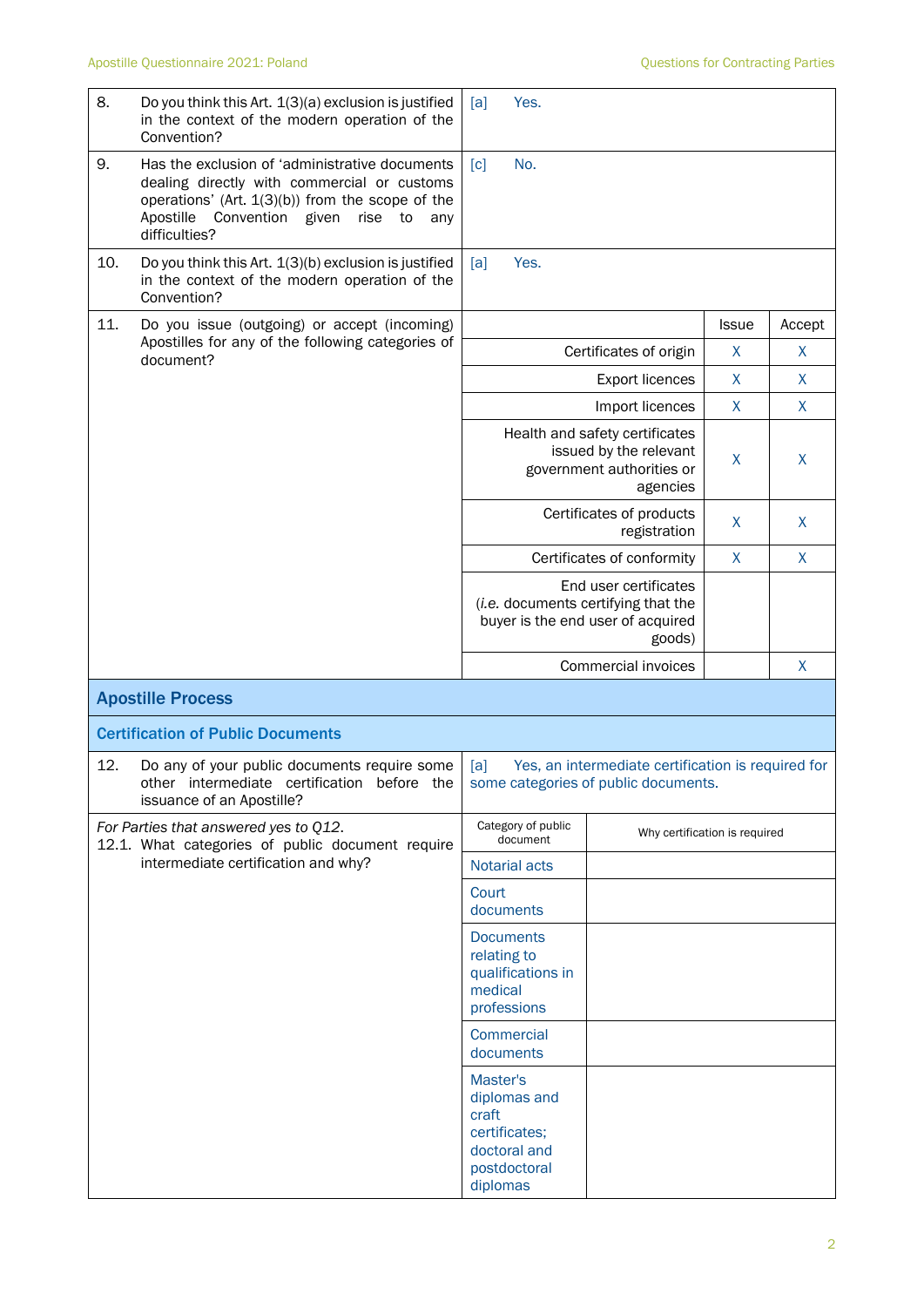|     | <b>Requesting an Apostille (Outgoing)</b>                                                                                                                                                                                                     |                                                                                                                                                                                                      |                                                                                                                                      |           |                      |  |
|-----|-----------------------------------------------------------------------------------------------------------------------------------------------------------------------------------------------------------------------------------------------|------------------------------------------------------------------------------------------------------------------------------------------------------------------------------------------------------|--------------------------------------------------------------------------------------------------------------------------------------|-----------|----------------------|--|
| 13. | How can an Apostille be requested?                                                                                                                                                                                                            | [a]<br>In person.                                                                                                                                                                                    |                                                                                                                                      |           | X                    |  |
|     |                                                                                                                                                                                                                                               | [b]<br>By post.                                                                                                                                                                                      |                                                                                                                                      |           | X                    |  |
|     |                                                                                                                                                                                                                                               | [c]<br>By email.                                                                                                                                                                                     |                                                                                                                                      |           |                      |  |
|     |                                                                                                                                                                                                                                               | Through a website.<br>[d]                                                                                                                                                                            |                                                                                                                                      |           |                      |  |
|     |                                                                                                                                                                                                                                               | Other.<br>[e]                                                                                                                                                                                        |                                                                                                                                      |           |                      |  |
| 14. | When issuing an Apostille, do you enquire about<br>the State of destination?                                                                                                                                                                  | [a]                                                                                                                                                                                                  | Yes, in the application form.                                                                                                        |           |                      |  |
| 15. | How long does it take for an Apostille to be<br>issued?                                                                                                                                                                                       | Other requests<br>In-person request<br>(from the time of<br>(paper Apostille)<br>receipt) (paper<br>Apostille)                                                                                       |                                                                                                                                      |           | e-Apostille requests |  |
|     |                                                                                                                                                                                                                                               | On the spot                                                                                                                                                                                          | Other<br>Up to 14 working<br>days but due to<br>the pandemic it<br>can take up to 30<br>days.                                        |           |                      |  |
| 16. | Does your Competent Authority impose a fee for<br>issuing an Apostille?                                                                                                                                                                       | [a]<br>60,00PLN                                                                                                                                                                                      | Yes, a single price for all Apostilles.                                                                                              |           |                      |  |
|     | <b>Issuing an Apostille (Outgoing)</b>                                                                                                                                                                                                        |                                                                                                                                                                                                      |                                                                                                                                      |           |                      |  |
| 17. | How is the origin of a public document verified<br>for the purpose of issuing an Apostille (i.e.<br>verification of the authenticity of the signature,<br>the capacity of the signer, and the identity of the<br>seal / stamp (Art. $5(2)$ )? | [b]<br><b>Multiple</b><br>$\lceil v \rceil$<br>electronic.                                                                                                                                           | Multiple Competent Authorities.<br>databases<br>separate<br>signatures / seals / stamps, some in paper form, some                    | <b>of</b> | sample               |  |
| 18. | How does a Competent Authority address<br>situations where it is unable to verify the origin<br>of the public document?                                                                                                                       | The Competent Authority will contact the issuing<br>[b]<br>authority to confirm authenticity but will not issue the<br>Apostille until the new signature, stamp or seal is added<br>to the database. |                                                                                                                                      |           |                      |  |
| 19. | In what language(s) are the 10 standard items<br>of your Apostilles available?                                                                                                                                                                | [b]<br>In two languages.<br>Polish and English                                                                                                                                                       |                                                                                                                                      |           |                      |  |
| 20. | In what language(s) are the blank fields of your<br>Apostilles filled in?                                                                                                                                                                     | [a]<br>In one language.<br>Polish                                                                                                                                                                    |                                                                                                                                      |           |                      |  |
| 21. | How are the blank fields of your Apostilles filled<br>in?                                                                                                                                                                                     | [b]<br>Apostille computer software                                                                                                                                                                   | Using computer software.                                                                                                             |           |                      |  |
|     | <b>Apostille Registers</b>                                                                                                                                                                                                                    |                                                                                                                                                                                                      |                                                                                                                                      |           |                      |  |
| 22. | How is your Apostille register, required by<br>Article 7, maintained?                                                                                                                                                                         | [b]<br>[iv]<br>accessible online.                                                                                                                                                                    | Multiple Competent Authorities.<br>A separate register for each Competent<br>Authority, all in electronic form, but not all publicly |           |                      |  |
| 23. | What particulars are contained in your Apostille<br>register?                                                                                                                                                                                 | [a]<br>(required).                                                                                                                                                                                   | Number and date of the Apostille                                                                                                     |           | X                    |  |
|     |                                                                                                                                                                                                                                               | [b]<br>(required).                                                                                                                                                                                   | Name and capacity of the person signing<br>the document and $/$ or the name of<br>authority whose seal or stamp is affixed           |           | X                    |  |
|     |                                                                                                                                                                                                                                               | [c]<br>document.                                                                                                                                                                                     | Name and / or type of underlying                                                                                                     |           |                      |  |
|     |                                                                                                                                                                                                                                               | [d]<br>document.                                                                                                                                                                                     | Description of the contents of underlying                                                                                            |           |                      |  |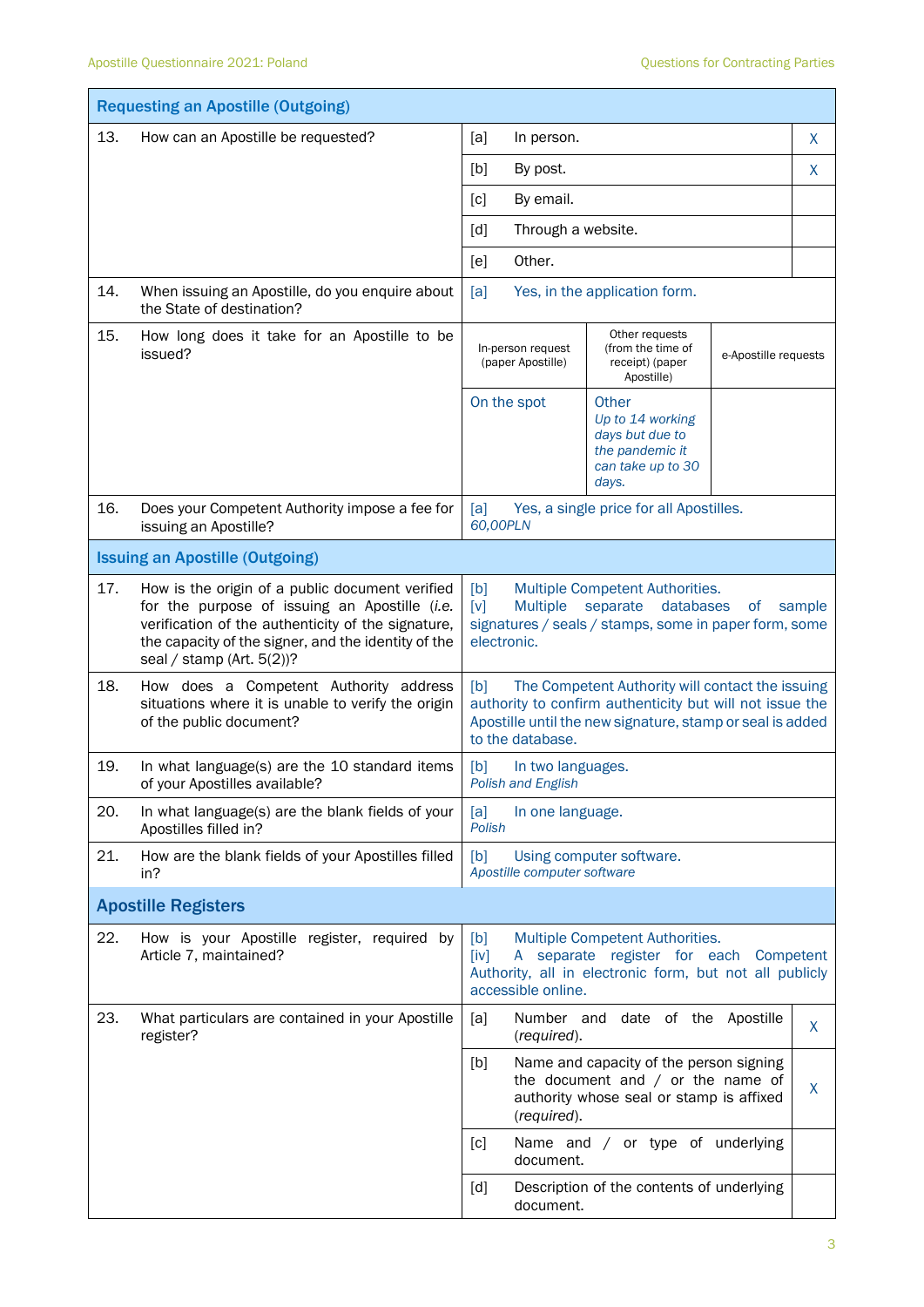|     |                                                                                                                                                                                                | [e]                             | Name of the applicant.                                                                                                                                                                                                                                                                                                                                                                                                                                                                                                                                                                                                                                                                                                                                                                                                                                                   |   |
|-----|------------------------------------------------------------------------------------------------------------------------------------------------------------------------------------------------|---------------------------------|--------------------------------------------------------------------------------------------------------------------------------------------------------------------------------------------------------------------------------------------------------------------------------------------------------------------------------------------------------------------------------------------------------------------------------------------------------------------------------------------------------------------------------------------------------------------------------------------------------------------------------------------------------------------------------------------------------------------------------------------------------------------------------------------------------------------------------------------------------------------------|---|
|     |                                                                                                                                                                                                |                                 |                                                                                                                                                                                                                                                                                                                                                                                                                                                                                                                                                                                                                                                                                                                                                                                                                                                                          |   |
|     |                                                                                                                                                                                                | $[f]$                           | State of destination.                                                                                                                                                                                                                                                                                                                                                                                                                                                                                                                                                                                                                                                                                                                                                                                                                                                    |   |
|     |                                                                                                                                                                                                | [g]                             | Copy of the Apostille.                                                                                                                                                                                                                                                                                                                                                                                                                                                                                                                                                                                                                                                                                                                                                                                                                                                   |   |
|     |                                                                                                                                                                                                | [h]                             | Copy of the underlying document.                                                                                                                                                                                                                                                                                                                                                                                                                                                                                                                                                                                                                                                                                                                                                                                                                                         |   |
|     |                                                                                                                                                                                                | $[1]$                           | Other.                                                                                                                                                                                                                                                                                                                                                                                                                                                                                                                                                                                                                                                                                                                                                                                                                                                                   |   |
| 24. | Is there a limit to how long records can be<br>retained on the Apostille register?                                                                                                             | [a]                             | Yes, up to five years.                                                                                                                                                                                                                                                                                                                                                                                                                                                                                                                                                                                                                                                                                                                                                                                                                                                   |   |
| 25. | If your register is not publicly accessible, how<br>frequently do your Competent Authorities<br>receive requests to verify an Apostille they have<br>issued in the register?                   | $\lceil c \rceil$               | Between 2 and 10 times per year.                                                                                                                                                                                                                                                                                                                                                                                                                                                                                                                                                                                                                                                                                                                                                                                                                                         |   |
|     | <b>Technology &amp; the e-APP</b>                                                                                                                                                              |                                 |                                                                                                                                                                                                                                                                                                                                                                                                                                                                                                                                                                                                                                                                                                                                                                                                                                                                          |   |
| 26. | Under your internal law, do you recognise<br>electronic / digital signatures as functionally<br>equivalent to handwritten signatures (i.e. can a<br>public document be signed electronically)? | [a]<br>public tasks<br>50640565 | Yes.<br>1. Ustawa z 5 września 2016 o usługach zaufania oraz<br>identyfikacji elektronicznej (Dz.U. z 2020 r. poz. 1173); Act of<br>5 September 2016 on trust services and electronic<br><i>identification services.</i><br>2. Ustawa z dnia 17 lutego 2005 r. o informatyzacji<br>działalności podmiotów realizujących zadania publiczne<br>(Dz.U. 2005 nr 64 poz. 565); Act of 17 February 2005 on the<br>computerisation of the activities of entities carrying out<br>3. Regulation (EU) No 910/2014 of the European Parliament<br>and of the Council of 23 July 2014 on electronic identification<br>and trust services for electronic transactions in the internal<br>market and repealing Directive 1999/93/EC<br>http://isap.sejm.gov.pl/isap.nsf/download.xsp/WDU20160<br>001579/U/D20161579Lj.pdf<br>http://isap.sejm.gov.pl/isap.nsf/DocDetails.xsp?id=wdu200 |   |
| 27. | Under your internal law, are public documents<br>executed, or able to be executed, in electronic<br>form (whether or not they are to be used abroad<br>under the Convention)?                  | [a]                             | Yes.                                                                                                                                                                                                                                                                                                                                                                                                                                                                                                                                                                                                                                                                                                                                                                                                                                                                     |   |
|     | For Parties that answered yes to Q27.                                                                                                                                                          | [a]                             | All public documents.                                                                                                                                                                                                                                                                                                                                                                                                                                                                                                                                                                                                                                                                                                                                                                                                                                                    |   |
|     | 27.1. What categories of public documents are<br>executed, or able to be executed, in electronic<br>form (whether or not they are to be used abroad<br>under the Convention)?                  | [b]                             | Civil status documents (e.g. birth, death<br>and<br>marriage<br>certificates)<br>and<br>certificates of non-impediment.                                                                                                                                                                                                                                                                                                                                                                                                                                                                                                                                                                                                                                                                                                                                                  | X |
|     |                                                                                                                                                                                                | [c]                             | Other<br>administrative<br>documents<br>(including decisions from administrative<br>tribunals or decision-making bodies).                                                                                                                                                                                                                                                                                                                                                                                                                                                                                                                                                                                                                                                                                                                                                |   |
|     |                                                                                                                                                                                                | [d]                             | Extracts from commercial registers and<br>other registers.                                                                                                                                                                                                                                                                                                                                                                                                                                                                                                                                                                                                                                                                                                                                                                                                               | X |
|     |                                                                                                                                                                                                | [e]                             | Notarial authentications of signatures.                                                                                                                                                                                                                                                                                                                                                                                                                                                                                                                                                                                                                                                                                                                                                                                                                                  |   |
|     |                                                                                                                                                                                                | $[f]$                           | Other notarial acts.                                                                                                                                                                                                                                                                                                                                                                                                                                                                                                                                                                                                                                                                                                                                                                                                                                                     |   |
|     |                                                                                                                                                                                                | [g]                             | education<br>Diplomas<br>other<br>and<br>documents.                                                                                                                                                                                                                                                                                                                                                                                                                                                                                                                                                                                                                                                                                                                                                                                                                      |   |
|     |                                                                                                                                                                                                | [h]                             | Court documents, including judgments.                                                                                                                                                                                                                                                                                                                                                                                                                                                                                                                                                                                                                                                                                                                                                                                                                                    |   |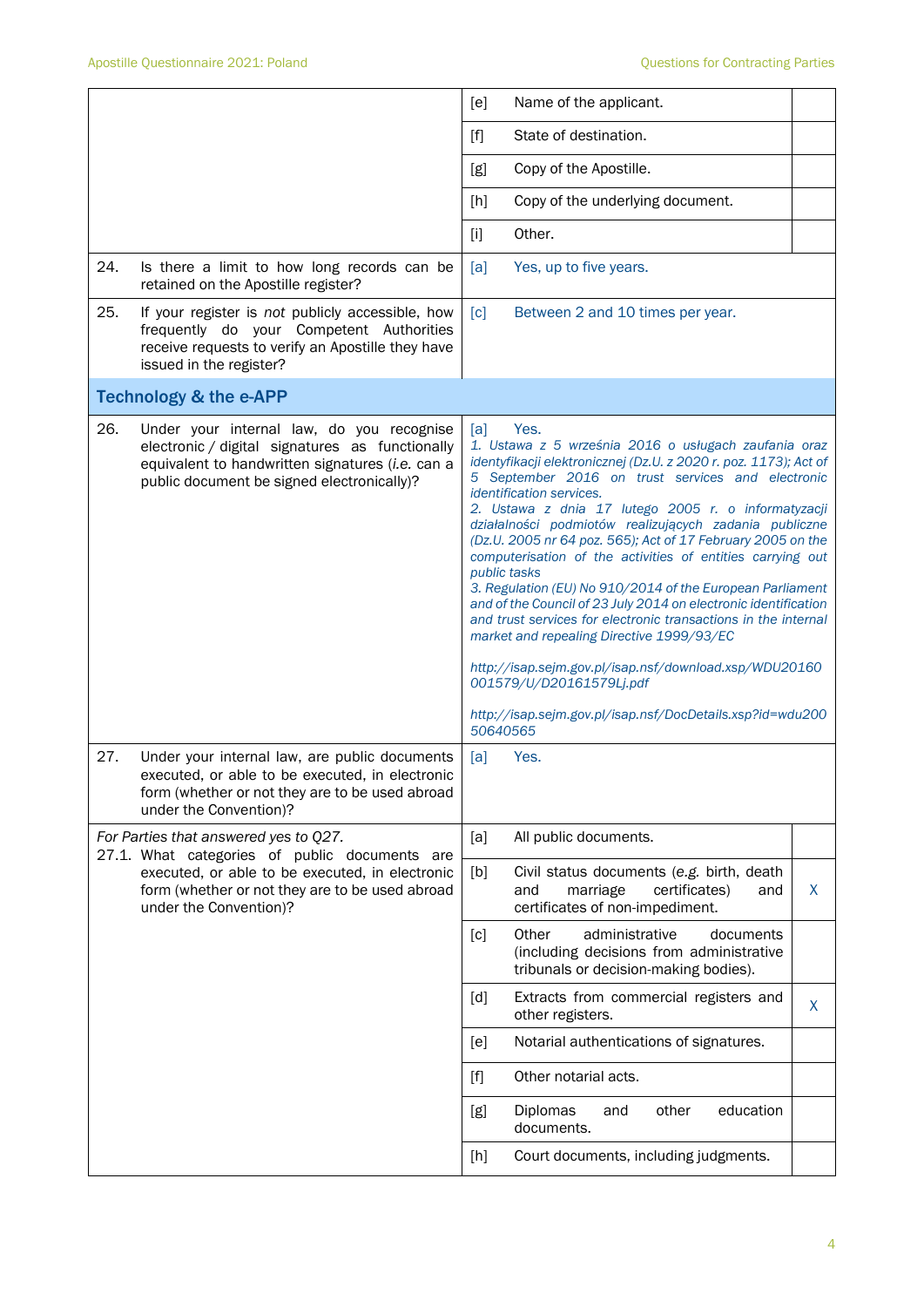|                                                                                                                                                                                                                             | Patents or other documents pertaining to<br>$[1]$<br>intellectual property rights.                                                                                                                                                    |  |
|-----------------------------------------------------------------------------------------------------------------------------------------------------------------------------------------------------------------------------|---------------------------------------------------------------------------------------------------------------------------------------------------------------------------------------------------------------------------------------|--|
|                                                                                                                                                                                                                             | [j]<br>Documents relating to adoptions.                                                                                                                                                                                               |  |
|                                                                                                                                                                                                                             | Translations.<br>[k]                                                                                                                                                                                                                  |  |
|                                                                                                                                                                                                                             | Medical or health certificates.<br>$[1]$                                                                                                                                                                                              |  |
|                                                                                                                                                                                                                             | Criminal records.<br>[m]<br>X.                                                                                                                                                                                                        |  |
|                                                                                                                                                                                                                             | Import or export licences.<br>[n]                                                                                                                                                                                                     |  |
|                                                                                                                                                                                                                             | Certificates of origin.<br>[0]                                                                                                                                                                                                        |  |
|                                                                                                                                                                                                                             | Certificates of conformity.<br>[p]                                                                                                                                                                                                    |  |
|                                                                                                                                                                                                                             | Other.<br>[q]<br>1. Documents issued by National Court Register<br>2. Documents issued by Central Regstration and<br>X<br><b>Information on Business</b><br>3. Documents issued by Central Registry of land and<br>mortgage registers |  |
| For Parties that answered yes to Q27.<br>27.2. Approximately what percentage of your public<br>documents are originally executed in electronic<br>form (whether or not they are to be used abroad<br>under the Convention)? | No data available                                                                                                                                                                                                                     |  |
| 28.<br>Do you issue e-Apostilles?                                                                                                                                                                                           | No.<br>[b]<br>We are not currently planning to implement the<br>[ii]<br>e-Apostille component.                                                                                                                                        |  |
| For Parties that answered no to Q28.                                                                                                                                                                                        | Internal law limitations.<br>[a]                                                                                                                                                                                                      |  |
| 28.1. What challenges are you facing that may prevent<br>you from implementing the e-Apostille?                                                                                                                             | Judicial or administrative structure.<br>[b]                                                                                                                                                                                          |  |
|                                                                                                                                                                                                                             | Implementation challenges (e.g. lack of<br>[c]<br>X<br>resources, lack of infrastructure).                                                                                                                                            |  |
|                                                                                                                                                                                                                             | [d]<br>Cost.<br>X                                                                                                                                                                                                                     |  |
|                                                                                                                                                                                                                             | System interoperability / compatibility.<br>[ <sub>e</sub> ]<br>X                                                                                                                                                                     |  |
|                                                                                                                                                                                                                             | Security concerns.<br>$[f]$                                                                                                                                                                                                           |  |
|                                                                                                                                                                                                                             | Other.<br>[g]                                                                                                                                                                                                                         |  |
| For Parties that answered no to Q28.<br>28.2. How do you issue an Apostille for a public<br>document executed in electronic form?                                                                                           | Other.<br>$\lceil c \rceil$<br>By paper Apostille, attached to a hard copy of the electronic<br>public document only if the electronic document is<br>supplemented with the signature and the stamp of the<br>competent authority     |  |
| 29.<br>Are your authorities<br>equipped to accept<br>incoming e-Apostilles?                                                                                                                                                 | No.<br>[c]<br>Not able to answer due to unclarity of the question                                                                                                                                                                     |  |
| 30.<br>Do you maintain an e-Register?                                                                                                                                                                                       | No.<br>[b]<br>We are not currently planning to implement the<br>[ii]<br>e-Register component.                                                                                                                                         |  |
| For Parties that answered no to Q30.<br>30.1. What challenges are you facing that may prevent                                                                                                                               | Internal law limitations.<br>[a]                                                                                                                                                                                                      |  |
| you from implementing the e-Register?                                                                                                                                                                                       | Judicial or administrative structure.<br>[b]                                                                                                                                                                                          |  |
|                                                                                                                                                                                                                             | Implementation challenges (e.g. lack of<br>[c]<br>X<br>resources, lack of infrastructure).                                                                                                                                            |  |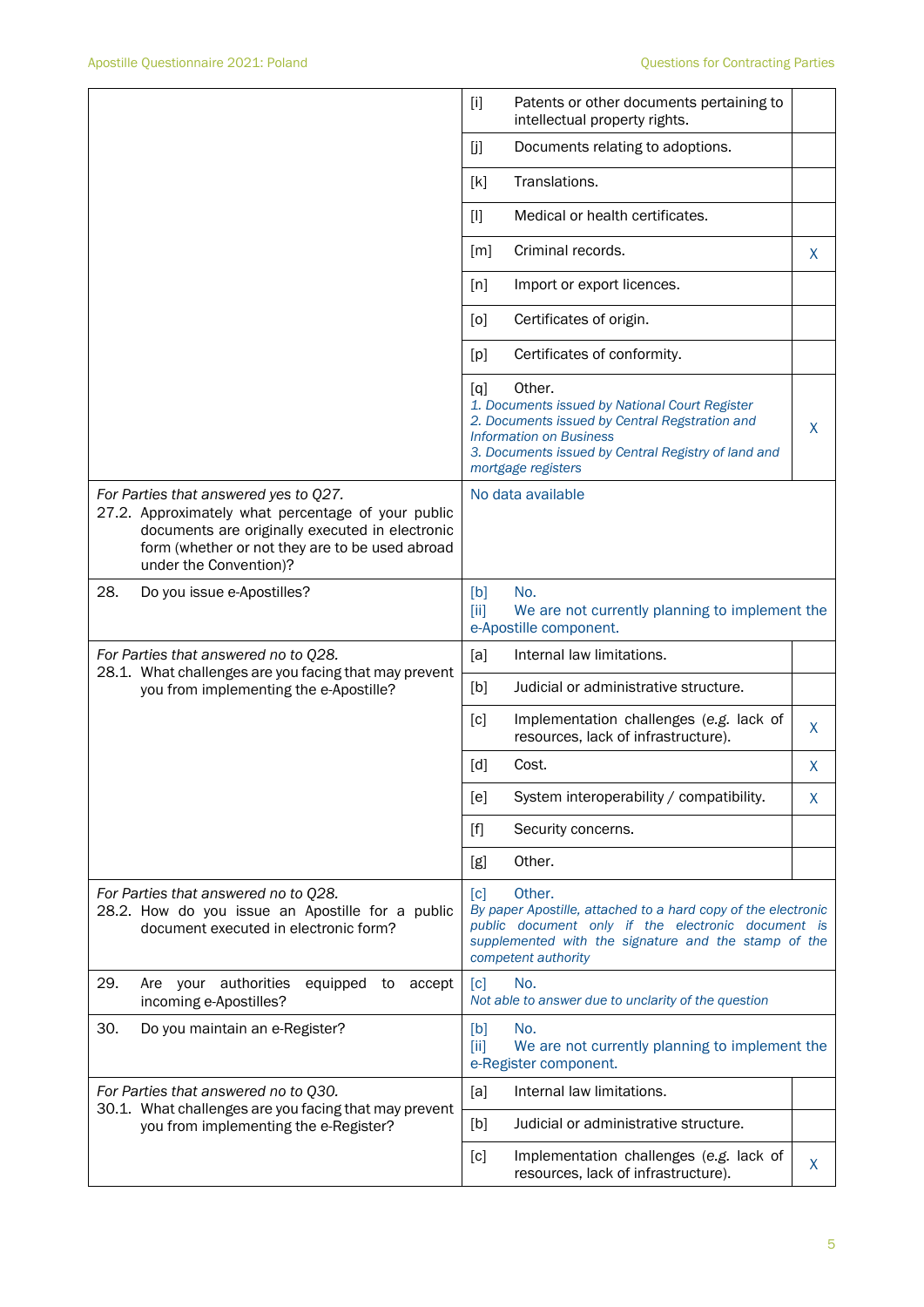|     |                                                                                                                                                                 | [d]               | Cost.                                                                                                                                                                                                                                         | X |
|-----|-----------------------------------------------------------------------------------------------------------------------------------------------------------------|-------------------|-----------------------------------------------------------------------------------------------------------------------------------------------------------------------------------------------------------------------------------------------|---|
|     |                                                                                                                                                                 | [e]               | System interoperability / compatibility.                                                                                                                                                                                                      | X |
|     |                                                                                                                                                                 | $[f]$             | Security concerns.                                                                                                                                                                                                                            |   |
|     |                                                                                                                                                                 | [g]               | Other.                                                                                                                                                                                                                                        |   |
| 31. | Have you been in contact with other Competent<br>Authorities that operate an e-APP component<br>and exchanged information and / or relevant<br>experience?      | [b]               | No.                                                                                                                                                                                                                                           |   |
|     | <b>Issues with Apostilles</b>                                                                                                                                   |                   |                                                                                                                                                                                                                                               |   |
| 32. | Has an Apostille <i>issued</i> by your Competent<br>Authority ever been refused by the authorities of<br>another Contracting Party on the following<br>grounds: | [a]               | Form requirements (e.g. square-shaped,<br>sides of at least nine centimetres, border,<br>ink, etc).                                                                                                                                           |   |
|     |                                                                                                                                                                 | [b]               | The manner in which the Apostille was<br>affixed / attached to the underlying<br>document.                                                                                                                                                    |   |
|     |                                                                                                                                                                 | $\lceil c \rceil$ | The Apostille was not signed.                                                                                                                                                                                                                 |   |
|     |                                                                                                                                                                 | $\lceil d \rceil$ | One<br>of<br>the<br>more<br>standard<br>or<br>informational items were not filled in.<br>Lack of the personal stamp and information "acting in<br>the capacity of" on the electronic document<br>(document issued by National Court Register) | X |
|     |                                                                                                                                                                 | [ <sub>e</sub> ]  | The Apostille was in electronic form (an<br>e-Apostille).                                                                                                                                                                                     |   |
|     |                                                                                                                                                                 | $[f]$             | The underlying public document was in<br>electronic form.                                                                                                                                                                                     |   |
|     |                                                                                                                                                                 | [g]               | The underlying public document had<br>expired / was not issued within a certain<br>timeframe.                                                                                                                                                 |   |
|     |                                                                                                                                                                 | [h]               | The underlying document was not a<br>public document under the law of the<br>destination.                                                                                                                                                     |   |
|     |                                                                                                                                                                 | $[1]$             | Other.                                                                                                                                                                                                                                        |   |
|     |                                                                                                                                                                 | [j]               | Unknown.                                                                                                                                                                                                                                      |   |
|     |                                                                                                                                                                 | [k]               | No / Not applicable.                                                                                                                                                                                                                          |   |
|     | For Parties that answered other than "No" to Q32.<br>32.1. If an Apostille was rejected, what action did you                                                    | [a]               | The Apostille was reissued.                                                                                                                                                                                                                   |   |
|     | take?                                                                                                                                                           | [b]               | Contacted the receiving authority.                                                                                                                                                                                                            |   |
|     |                                                                                                                                                                 | [c]               | Contacted the Competent Authority of the<br>place of destination.                                                                                                                                                                             |   |
|     |                                                                                                                                                                 | [d]               | Contacted nearest diplomatic mission of<br>the place of destination.                                                                                                                                                                          |   |
|     |                                                                                                                                                                 | [e]               | Contacted<br>diplomatic<br>own<br>mission<br>accredited to the place of destination.                                                                                                                                                          |   |
|     |                                                                                                                                                                 | $[f]$             | Contacted the Permanent Bureau.                                                                                                                                                                                                               |   |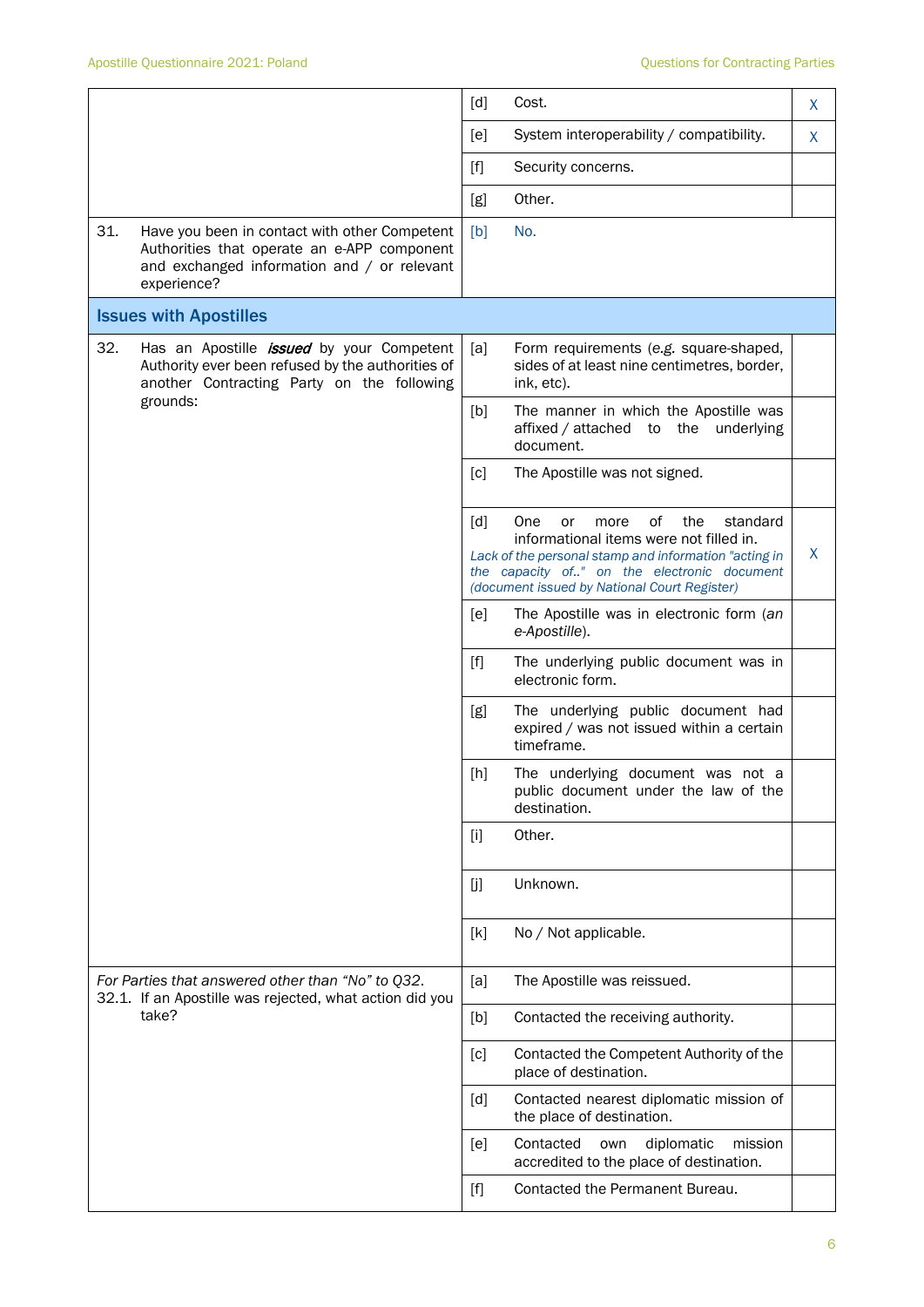|     |                                                                                                                                                                                                                                                                                                                                       | [g]   | No action taken.                                                                                          |    |
|-----|---------------------------------------------------------------------------------------------------------------------------------------------------------------------------------------------------------------------------------------------------------------------------------------------------------------------------------------|-------|-----------------------------------------------------------------------------------------------------------|----|
|     |                                                                                                                                                                                                                                                                                                                                       | [h]   | Other.<br>The documents was completed with the personal<br>stamp and signature and Apostille was reissued | X. |
|     |                                                                                                                                                                                                                                                                                                                                       | $[1]$ | Unknown.                                                                                                  |    |
| 33. | Has your Competent Authority ever been<br>requested by external Competent Authorities to<br>certify or confirm your procedure for issuing<br>Apostilles?                                                                                                                                                                              | [b]   | No.                                                                                                       |    |
| 34. | Has an Apostille <i>received</i> by your authorities<br>ever been refused on the following grounds:                                                                                                                                                                                                                                   | [a]   | The issuing State was not a Contracting<br>Party to the Apostille Convention.                             |    |
|     |                                                                                                                                                                                                                                                                                                                                       | [b]   | Form requirements (e.g. square-shaped,<br>sides of at least nine centimetres, border,<br>ink, etc).       |    |
|     |                                                                                                                                                                                                                                                                                                                                       | [c]   | The manner in which the Apostille was<br>affixed / attached to the<br>underlying<br>document.             |    |
|     |                                                                                                                                                                                                                                                                                                                                       | [d]   | The Apostille was not signed.                                                                             |    |
|     |                                                                                                                                                                                                                                                                                                                                       | [e]   | 0f<br>the<br>One<br>standard<br>or<br>more<br>informational items were not filled in.                     |    |
|     |                                                                                                                                                                                                                                                                                                                                       | $[f]$ | The Apostille was in electronic form (an<br>e-Apostille).                                                 |    |
|     |                                                                                                                                                                                                                                                                                                                                       | [g]   | The underlying public document was in<br>electronic form.                                                 |    |
|     |                                                                                                                                                                                                                                                                                                                                       | [h]   | The underlying public document had<br>expired / was not issued within a certain<br>timeframe.             |    |
|     |                                                                                                                                                                                                                                                                                                                                       | $[1]$ | The underlying document was not a<br>public document under the law of the<br>destination.                 |    |
|     |                                                                                                                                                                                                                                                                                                                                       | [j]   | Other.                                                                                                    |    |
|     |                                                                                                                                                                                                                                                                                                                                       | [k]   | Unknown.                                                                                                  |    |
|     |                                                                                                                                                                                                                                                                                                                                       | $[1]$ | No / Not applicable.                                                                                      | X  |
|     | <b>Miscellaneous</b>                                                                                                                                                                                                                                                                                                                  |       |                                                                                                           |    |
| 35. | Would you be interested in attending the 2021<br>meeting of the Special Commission on the<br>practical operation of the Apostille Convention?                                                                                                                                                                                         | [b]   | Yes, via videoconference.                                                                                 |    |
| 36. | Have<br>encountered<br>persistent<br>you<br>any<br>difficulties, issues, or challenges<br>in the<br>operation of the Apostille Convention that you<br>would like discussed at the 2021 Special<br>Commission?<br>If yes, would you like your answer to this question to be<br>published without reference to your authority or State? | [b]   | No.                                                                                                       |    |